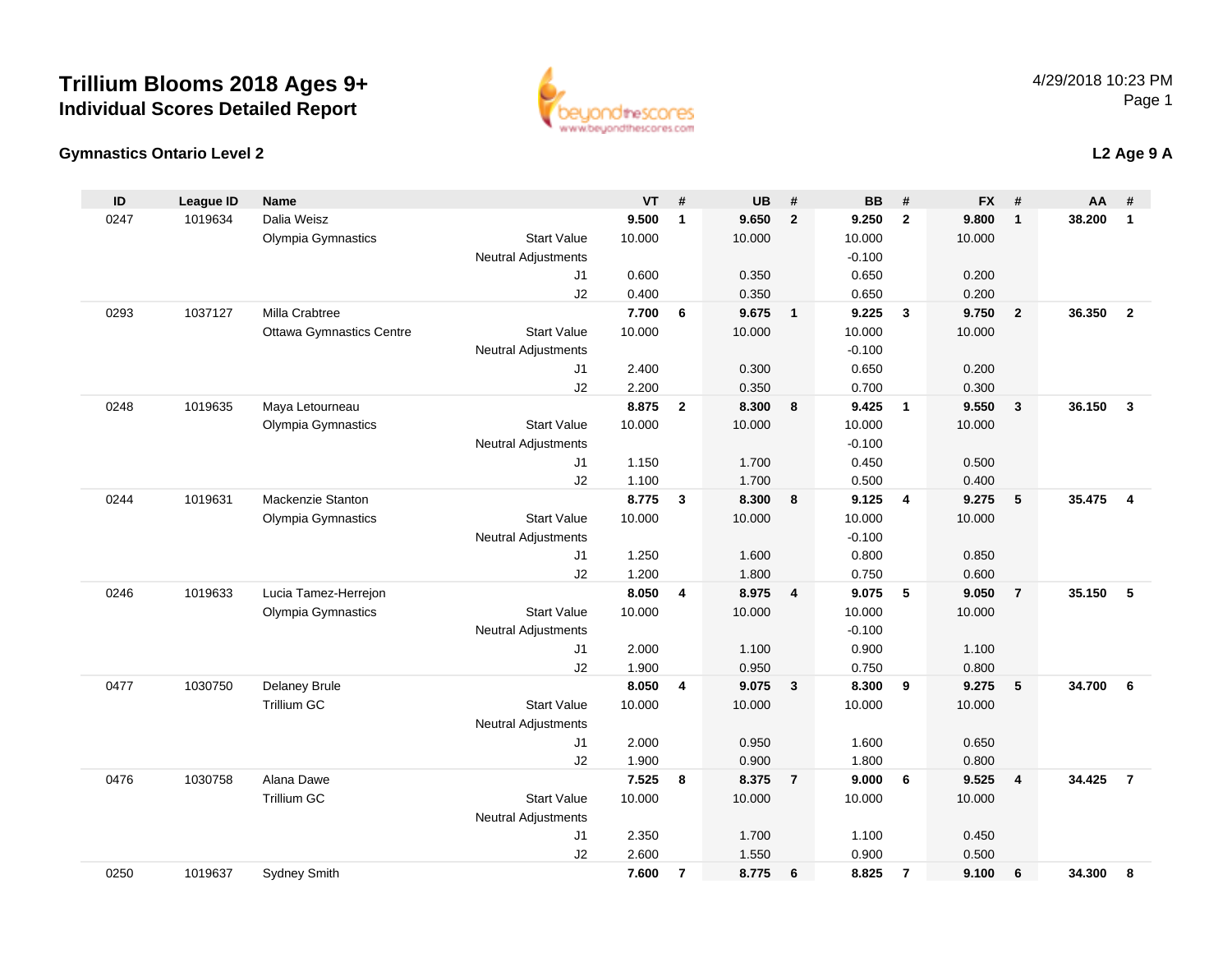

4/29/2018 10:23 PMPage 2

|      |         | Olympia Gymnastics | <b>Start Value</b><br><b>Neutral Adjustments</b> | 10.000  | 10.000  | 10.000<br>$-0.100$ |     | 10.000 |    |        |   |
|------|---------|--------------------|--------------------------------------------------|---------|---------|--------------------|-----|--------|----|--------|---|
|      |         |                    | J1                                               | 2.500   | 1.150   | 1.000              |     | 0.950  |    |        |   |
|      |         |                    | J2                                               | 2.300   | 1.300   | 1.150              |     | 0.850  |    |        |   |
| 0377 | 1030740 | Alyvia Alblas      |                                                  | 7.850 5 | 8.825 5 | 8.500              | - 8 | 8.825  | -8 | 34.000 | 9 |
|      |         | Trillium GC        | <b>Start Value</b>                               | 10.000  | 10.000  | 10.000             |     | 10.000 |    |        |   |
|      |         |                    | <b>Neutral Adjustments</b>                       |         |         | $-0.100$           |     |        |    |        |   |
|      |         |                    | J1                                               | 2.100   | 1.250   | 1.400              |     | 1.350  |    |        |   |
|      |         |                    | J2                                               | 2.200   | 1.100   | 1.400              |     | 1.000  |    |        |   |

#### **Gymnastics Ontario Level 2**

| ID   | League ID | <b>Name</b>                     |                            | <b>VT</b> | #                       | <b>UB</b> | #                       | <b>BB</b> | #                       | <b>FX</b> | #              | AA     | #                       |
|------|-----------|---------------------------------|----------------------------|-----------|-------------------------|-----------|-------------------------|-----------|-------------------------|-----------|----------------|--------|-------------------------|
| 0249 | 1019638   | Aryana Morariu                  |                            | 8.925     | $\overline{2}$          | 9.175     | $\mathbf{3}$            | 9.300     | $\overline{\mathbf{1}}$ | 9.550     | $\mathbf{1}$   | 36.950 | 1                       |
|      |           | Olympia Gymnastics              | <b>Start Value</b>         | 10.000    |                         | 10.000    |                         | 10.000    |                         | 10.000    |                |        |                         |
|      |           |                                 | <b>Neutral Adjustments</b> |           |                         |           |                         | $-0.100$  |                         |           |                |        |                         |
|      |           |                                 | J1                         | 1.150     |                         | 0.900     |                         | 0.600     |                         | 0.500     |                |        |                         |
|      |           |                                 | J2                         | 1.000     |                         | 0.750     |                         | 0.600     |                         | 0.400     |                |        |                         |
| 0251 | 1019636   | Sanaa Laale                     |                            | 9.300     | $\mathbf{1}$            | 8.950     | 5                       | 8.900     | $\overline{4}$          | 9.225     | $\overline{4}$ | 36.375 | $\overline{2}$          |
|      |           | Olympia Gymnastics              | <b>Start Value</b>         | 10.000    |                         | 10.000    |                         | 10.000    |                         | 10.000    |                |        |                         |
|      |           |                                 | <b>Neutral Adjustments</b> |           |                         |           |                         | $-0.100$  |                         |           |                |        |                         |
|      |           |                                 | J1                         | 0.700     |                         | 1.100     |                         | 1.000     |                         | 0.850     |                |        |                         |
|      |           |                                 | J2                         | 0.700     |                         | 1.000     |                         | 1.000     |                         | 0.700     |                |        |                         |
| 0283 | 1037122   | Ella Carty                      |                            | 8.025     | 5                       | 9.375     | $\overline{2}$          | 9.225     | $\overline{2}$          | 9.400     | $\overline{2}$ | 36.025 | $\overline{\mathbf{3}}$ |
|      |           | <b>Ottawa Gymnastics Centre</b> | <b>Start Value</b>         | 10.000    |                         | 10.000    |                         | 10.000    |                         | 10.000    |                |        |                         |
|      |           |                                 | <b>Neutral Adjustments</b> |           |                         |           |                         |           |                         |           |                |        |                         |
|      |           |                                 | J1                         | 2.050     |                         | 0.650     |                         | 0.850     |                         | 0.700     |                |        |                         |
|      |           |                                 | J2                         | 1.900     |                         | 0.600     |                         | 0.700     |                         | 0.500     |                |        |                         |
| 0245 | 1019632   | Anne-Sophie Caron               |                            | 8.250     | 4                       | 9.050     | $\overline{4}$          | 9.225     | $\overline{2}$          | 9.200     | 5              | 35.725 | $\overline{4}$          |
|      |           | Olympia Gymnastics              | <b>Start Value</b>         | 10.000    |                         | 10.000    |                         | 10.000    |                         | 10.000    |                |        |                         |
|      |           |                                 | Neutral Adjustments        |           |                         |           |                         |           |                         |           |                |        |                         |
|      |           |                                 | J1                         | 1.800     |                         | 0.850     |                         | 0.850     |                         | 0.800     |                |        |                         |
|      |           |                                 | J2                         | 1.700     |                         | 1.050     |                         | 0.700     |                         | 0.800     |                |        |                         |
| 0252 | 1019642   | <b>Isabella West</b>            |                            | 8.350     | 3                       | 8.775     | $\overline{7}$          | 9.225     | $\overline{2}$          | 9.125     | $\overline{7}$ | 35.475 | 5                       |
|      |           | Olympia Gymnastics              | <b>Start Value</b>         | 10.000    |                         | 10.000    |                         | 10.000    |                         | 10.000    |                |        |                         |
|      |           |                                 | <b>Neutral Adjustments</b> |           |                         |           |                         | $-0.100$  |                         |           |                |        |                         |
|      |           |                                 | J1                         | 1.700     |                         | 1.150     |                         | 0.650     |                         | 0.750     |                |        |                         |
|      |           |                                 | J2                         | 1.600     |                         | 1.300     |                         | 0.700     |                         | 1.000     |                |        |                         |
| 0387 | 1030772   | Jayden Morris                   |                            | 7.700     | $\overline{\mathbf{r}}$ | 9.425     | $\overline{\mathbf{1}}$ | 8.950     | 3                       | 9.350     | 3              | 35.425 | 6                       |
|      |           |                                 |                            |           |                         |           |                         |           |                         |           |                |        |                         |

**L2 Age 9 B**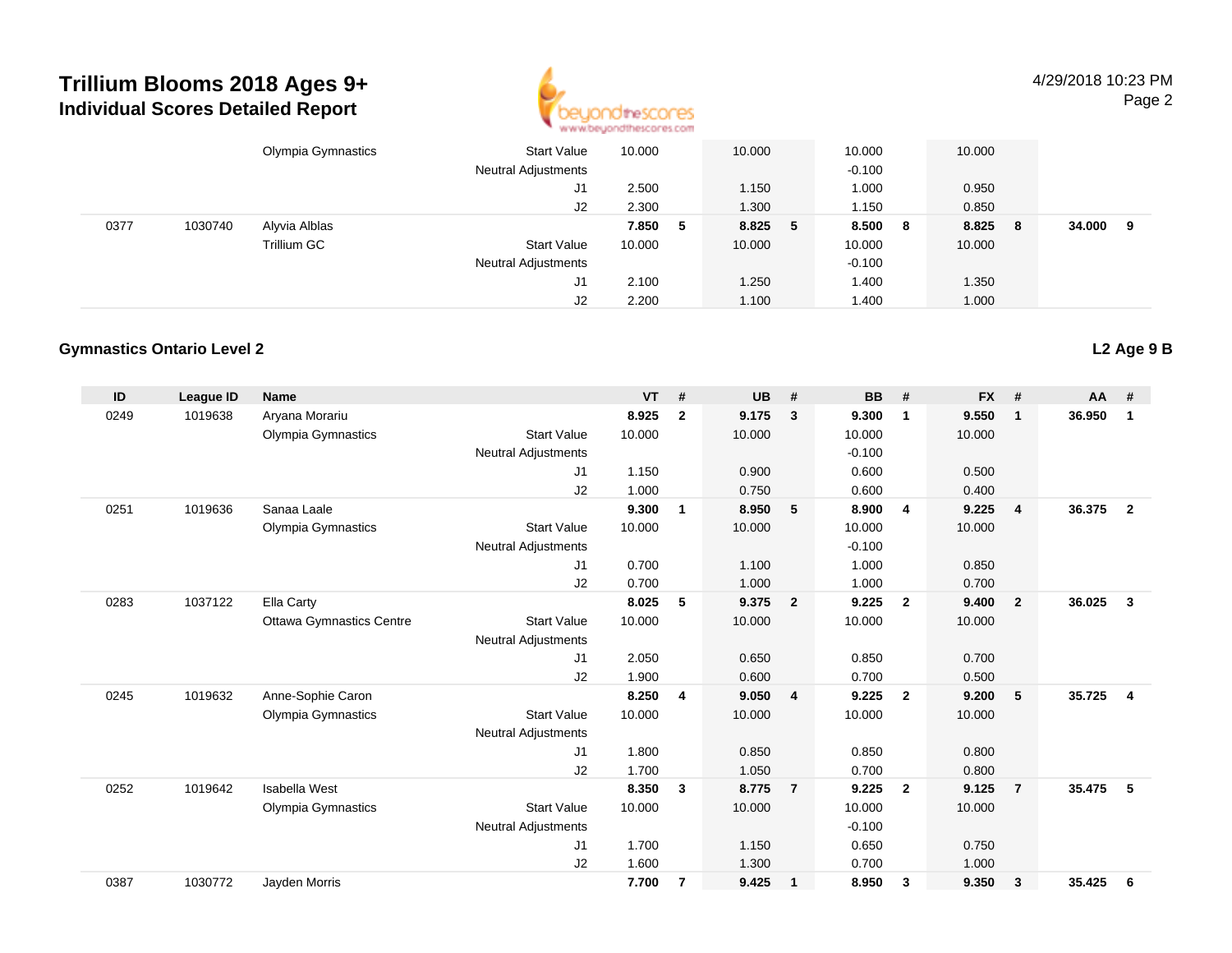

|      |         | <b>Trillium GC</b>     | <b>Start Value</b>         | 10.000 |    | 10.000 |   | 10.000   |                | 10.000 |                 |        |                |
|------|---------|------------------------|----------------------------|--------|----|--------|---|----------|----------------|--------|-----------------|--------|----------------|
|      |         |                        | Neutral Adjustments        |        |    |        |   |          |                |        |                 |        |                |
|      |         |                        | J1                         | 2.200  |    | 0.550  |   | 1.000    |                | 0.600  |                 |        |                |
|      |         |                        | J2                         | 2.400  |    | 0.600  |   | 1.100    |                | 0.700  |                 |        |                |
| 0385 | 1030764 | Paige Holgate          |                            | 7.950  | 6  | 8.950  | 5 | 8.875    | 5              | 8.875  | 8               | 34.650 | $\overline{7}$ |
|      |         | <b>Trillium GC</b>     | <b>Start Value</b>         | 10.000 |    | 10.000 |   | 10.000   |                | 10.000 |                 |        |                |
|      |         |                        | Neutral Adjustments        |        |    |        |   |          |                |        |                 |        |                |
|      |         |                        | J1                         | 2.200  |    | 1.000  |   | 1.000    |                | 1.050  |                 |        |                |
|      |         |                        | J2                         | 1.900  |    | 1.100  |   | 1.250    |                | 1.200  |                 |        |                |
| 0380 | 1030745 | Ryleigh Binch          |                            | 7.675  | 8  | 8.875  | 6 | 8.625    | 8              | 8.800  | 9               | 33.975 | 8              |
|      |         | Trillium GC            | Start Value                | 10.000 |    | 10.000 |   | 10.000   |                | 10.000 |                 |        |                |
|      |         |                        | Neutral Adjustments        |        |    |        |   |          |                |        |                 |        |                |
|      |         |                        | J1                         | 2.250  |    | 1.050  |   | 1.350    |                | 1.100  |                 |        |                |
|      |         |                        | J2                         | 2.400  |    | 1.200  |   | 1.400    |                | 1.300  |                 |        |                |
| 0381 | 1030748 | Sawyer Bowen           |                            | 7.525  | 9  | 8.475  | 9 | 8.800    | 6              | 9.175  | $6\overline{6}$ | 33.975 | 8              |
|      |         | <b>Trillium GC</b>     | <b>Start Value</b>         | 10.000 |    | 10.000 |   | 10.000   |                | 10.000 |                 |        |                |
|      |         |                        | Neutral Adjustments        |        |    |        |   |          |                |        |                 |        |                |
|      |         |                        | J1                         | 2.350  |    | 1.450  |   | 1.050    |                | 0.750  |                 |        |                |
|      |         |                        | J2                         | 2.600  |    | 1.600  |   | 1.350    |                | 0.900  |                 |        |                |
| 0305 | 1046366 | Maria Korenis          |                            | 7.350  | 10 | 8.575  | 8 | 8.700    | $\overline{7}$ | 8.750  | 10              | 33.375 | 9              |
|      |         | Smiths Falls Gym Stars | Start Value                | 10.000 |    | 10.000 |   | 10.000   |                | 10.000 |                 |        |                |
|      |         |                        | <b>Neutral Adjustments</b> |        |    |        |   | $-0.100$ |                |        |                 |        |                |
|      |         |                        | J1                         | 2.800  |    | 1.350  |   | 1.300    |                | 1.200  |                 |        |                |
|      |         |                        | J2                         | 2.500  |    | 1.500  |   | 1.100    |                | 1.300  |                 |        |                |

#### **Gymnastics Ontario Level 2**

**L2 Age 10 A**

| ID   | League ID | <b>Name</b>                     |                            | $VT$ #  |                | $UB$ # |                         | <b>BB</b> | - #                     | <b>FX</b> | #                       | <b>AA</b> | #                       |
|------|-----------|---------------------------------|----------------------------|---------|----------------|--------|-------------------------|-----------|-------------------------|-----------|-------------------------|-----------|-------------------------|
| 0281 | 1037120   | Eline Benoit                    |                            | 9.200   | $\overline{2}$ | 9.550  |                         | 9.075     | - 5                     | 9.375     | - 3                     | 37.200    |                         |
|      |           | <b>Ottawa Gymnastics Centre</b> | <b>Start Value</b>         | 10.000  |                | 10.000 |                         | 10.000    |                         | 10.000    |                         |           |                         |
|      |           |                                 | <b>Neutral Adjustments</b> |         |                |        |                         |           |                         |           |                         |           |                         |
|      |           |                                 | J <sub>1</sub>             | 0.800   |                | 0.450  |                         | 0.850     |                         | 0.600     |                         |           |                         |
|      |           |                                 | J2                         | 0.800   |                | 0.450  |                         | 1.000     |                         | 0.650     |                         |           |                         |
| 0081 | 1049889   | Kira Beards                     |                            | 8.975 3 |                | 9.200  | $\overline{\mathbf{3}}$ | 9.150     | $\overline{\mathbf{2}}$ | 9.350     | $\overline{4}$          | 36.675    | $\overline{\mathbf{2}}$ |
|      |           | Cayuga Gymnastics Club          | <b>Start Value</b>         | 10.000  |                | 10.000 |                         | 10.000    |                         | 10.000    |                         |           |                         |
|      |           |                                 | <b>Neutral Adjustments</b> |         |                |        |                         | $-0.100$  |                         |           |                         |           |                         |
|      |           |                                 | J <sub>1</sub>             | 0.950   |                | 0.800  |                         | 0.700     |                         | 0.750     |                         |           |                         |
|      |           |                                 | J2                         | 1.100   |                | 0.800  |                         | 0.800     |                         | 0.550     |                         |           |                         |
| 0210 | 1003714   | Paige Ritchie                   |                            | 8.100   | 9              | 9.375  | $\overline{\mathbf{2}}$ | 9.350     |                         | 9.400     | $\overline{\mathbf{2}}$ | 36.225    | 3                       |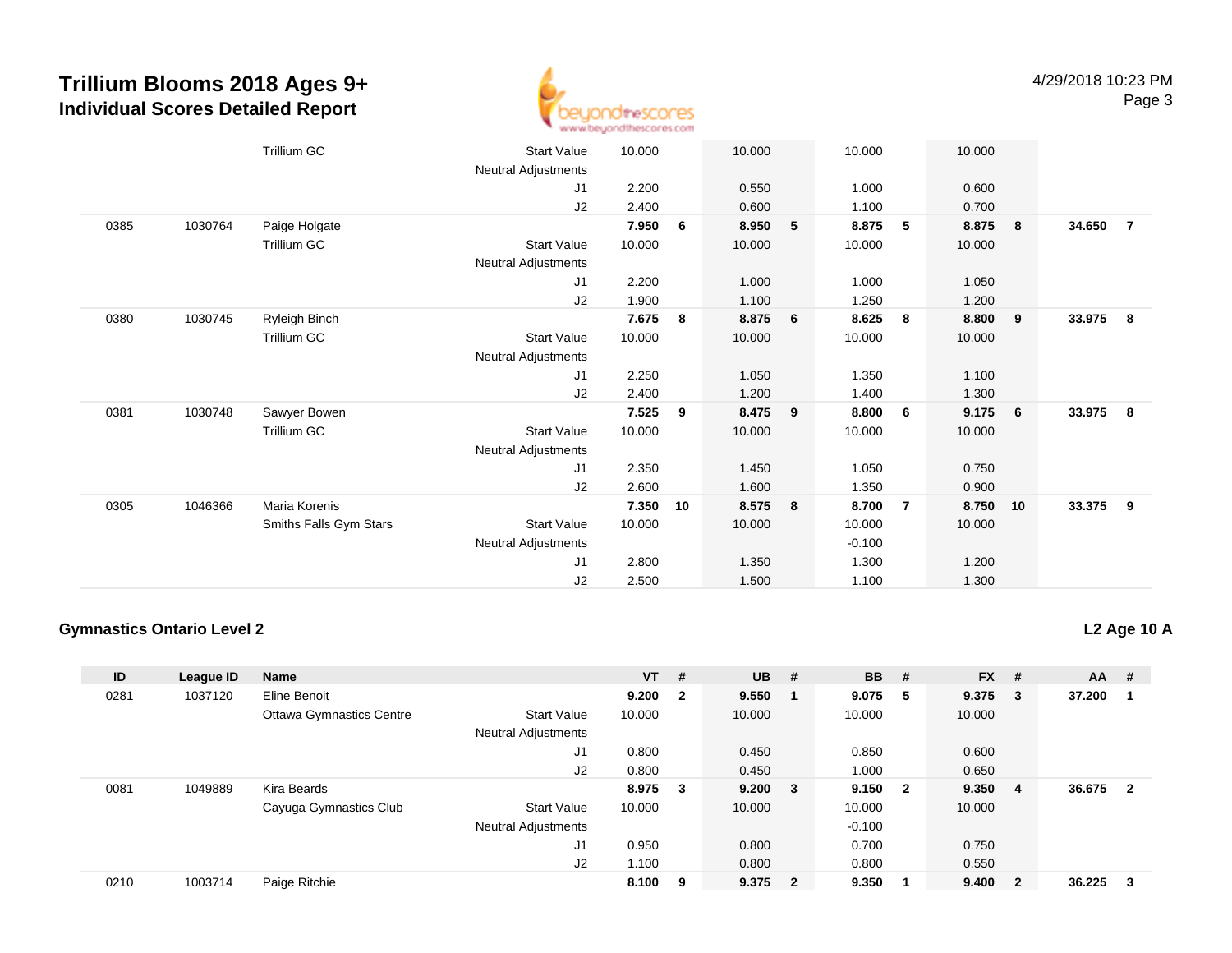

|      |         | Loyalist Gymnastics Club | <b>Start Value</b>         | 10.000 |                | 10.000 |                | 10.000   |                | 10.000 |                         |        |                |
|------|---------|--------------------------|----------------------------|--------|----------------|--------|----------------|----------|----------------|--------|-------------------------|--------|----------------|
|      |         |                          | <b>Neutral Adjustments</b> |        |                |        |                |          |                |        |                         |        |                |
|      |         |                          | J1                         | 1.850  |                | 0.550  |                | 0.700    |                | 0.550  |                         |        |                |
|      |         |                          | J2                         | 1.950  |                | 0.700  |                | 0.600    |                | 0.650  |                         |        |                |
| 0253 | 1019640 | Jamie Jones              |                            | 8.700  | 4              | 8.925  | 6              | 9.125    | $\mathbf{3}$   | 9.475  | $\overline{\mathbf{1}}$ | 36.225 | $\mathbf{3}$   |
|      |         | Olympia Gymnastics       | <b>Start Value</b>         | 10.000 |                | 10.000 |                | 10.000   |                | 10.000 |                         |        |                |
|      |         |                          | <b>Neutral Adjustments</b> |        |                |        |                | $-0.100$ |                |        |                         |        |                |
|      |         |                          | J1                         | 1.250  |                | 1.150  |                | 0.850    |                | 0.550  |                         |        |                |
|      |         |                          | J2                         | 1.350  |                | 1.000  |                | 0.700    |                | 0.500  |                         |        |                |
| 0255 | 1019643 | Grace Currie             |                            | 8.525  | 5              | 9.175  | 4              | 8.925    | $\overline{7}$ | 9.400  | $\overline{2}$          | 36.025 | $\overline{4}$ |
|      |         | Olympia Gymnastics       | <b>Start Value</b>         | 10.000 |                | 10.000 |                | 10.000   |                | 10.000 |                         |        |                |
|      |         |                          | <b>Neutral Adjustments</b> |        |                |        |                | $-0.100$ |                |        |                         |        |                |
|      |         |                          | J1                         | 1.500  |                | 0.900  |                | 0.900    |                | 0.600  |                         |        |                |
|      |         |                          | J2                         | 1.450  |                | 0.750  |                | 1.050    |                | 0.600  |                         |        |                |
| 0036 | 1011862 | Alexis Walter            |                            | 9.375  | $\mathbf{1}$   | 8.200  | 9              | 8.500    | 8              | 9.350  | $\overline{\mathbf{4}}$ | 35.425 | 5              |
|      |         | <b>Brockville</b>        | <b>Start Value</b>         | 10.000 |                | 10.000 |                | 10.000   |                | 10.000 |                         |        |                |
|      |         |                          | <b>Neutral Adjustments</b> |        |                |        |                |          |                |        |                         |        |                |
|      |         |                          | J1                         | 0.550  |                | 1.800  |                | 1.500    |                | 0.600  |                         |        |                |
|      |         |                          | J2                         | 0.700  |                | 1.800  |                | 1.500    |                | 0.700  |                         |        |                |
| 0212 | 1003574 | Samantha Fyfe            |                            | 8.250  | 8              | 8.950  | 5              | 9.100    | $\overline{4}$ | 9.100  | $5\phantom{.0}$         | 35.400 | 6              |
|      |         | Loyalist Gymnastics Club | <b>Start Value</b>         | 10.000 |                | 10.000 |                | 10.000   |                | 10.000 |                         |        |                |
|      |         |                          | Neutral Adjustments        |        |                |        |                |          |                |        |                         |        |                |
|      |         |                          | J1                         | 1.700  |                | 1.100  |                | 0.800    |                | 0.900  |                         |        |                |
|      |         |                          | J2                         | 1.800  |                | 1.000  |                | 1.000    |                | 0.900  |                         |        |                |
| 0080 | 1071505 | <b>Heather Beards</b>    |                            | 8.425  | 6              | 8.950  | $\sqrt{5}$     | 9.000    | 6              | 8.950  | $\overline{7}$          | 35.325 | $\overline{7}$ |
|      |         | Cayuga Gymnastics Club   | <b>Start Value</b>         | 10.000 |                | 10.000 |                | 10.000   |                | 10.000 |                         |        |                |
|      |         |                          | <b>Neutral Adjustments</b> |        |                |        |                |          |                |        |                         |        |                |
|      |         |                          | J1                         | 1.700  |                | 1.000  |                | 0.950    |                | 1.100  |                         |        |                |
|      |         |                          | J2                         | 1.450  |                | 1.100  |                | 1.050    |                | 1.000  |                         |        |                |
| 0096 | 1049884 | Reagan Hunt              |                            | 8.400  | $\overline{7}$ | 8.675  | $\overline{7}$ | 9.075    | 5              | 8.975  | $6\phantom{1}6$         | 35.125 | 8              |
|      |         | Cayuga Gymnastics Club   | <b>Start Value</b>         | 10.000 |                | 10.000 |                | 10.000   |                | 10.000 |                         |        |                |
|      |         |                          | <b>Neutral Adjustments</b> |        |                |        |                |          |                |        |                         |        |                |
|      |         |                          | J1                         | 1.650  |                | 1.250  |                | 0.900    |                | 1.050  |                         |        |                |
|      |         |                          | J2                         | 1.550  |                | 1.400  |                | 0.950    |                | 1.000  |                         |        |                |
| 0068 | 1109255 | Rachel DeDekker          |                            | 8.425  | 6              | 8.500  | 8              | 8.375    | 9              | 8.475  | 8                       | 33.775 | 9              |
|      |         | <b>Brockville</b>        | <b>Start Value</b>         | 10.000 |                | 10.000 |                | 10.000   |                | 10.000 |                         |        |                |
|      |         |                          | <b>Neutral Adjustments</b> |        |                |        |                |          |                |        |                         |        |                |
|      |         |                          | J1                         | 1.600  |                | 1.400  |                | 1.550    |                | 1.600  |                         |        |                |
|      |         |                          | J2                         | 1.550  |                | 1.600  |                | 1.700    |                | 1.450  |                         |        |                |
|      |         |                          |                            |        |                |        |                |          |                |        |                         |        |                |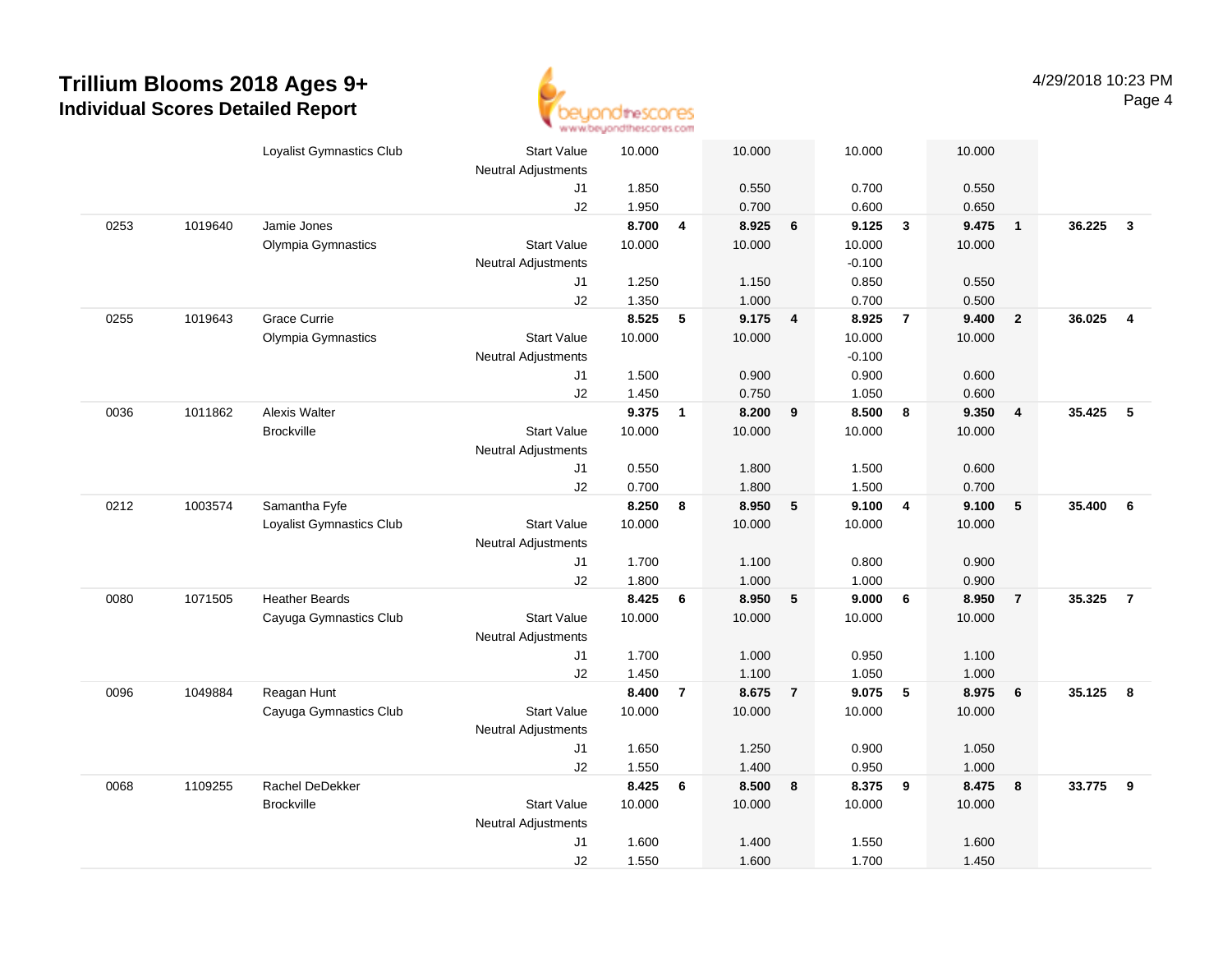

### **Gymnastics Ontario Level 2**

| 5<br><b>Melanie Thomas</b><br>8.950<br>9.650<br>9.450<br>9.450<br>37,500<br>0021<br>1026201<br>$\overline{4}$<br>$\mathbf{1}$<br>$\overline{1}$<br>$\mathbf{1}$<br><b>Start Value</b><br><b>Adrenaline Gymnastics</b><br>10.000<br>10.000<br>10.000<br>10.000<br>Neutral Adjustments<br>0.450<br>J1<br>1.000<br>0.350<br>0.600<br>J2<br>1.100<br>0.500<br>0.350<br>0.650<br>Lexi Hall<br>9.075<br>37.025<br>1049880<br>$\mathbf{3}$<br>8.900<br>9.350<br>$\overline{\mathbf{2}}$<br>$\overline{2}$<br>0085<br>$\overline{\mathbf{4}}$<br>9.700<br>$\overline{2}$<br>Cayuga Gymnastics Club<br>10.000<br>10.000<br>10.000<br><b>Start Value</b><br>10.000<br><b>Neutral Adjustments</b><br>1.000<br>1.100<br>0.600<br>0.250<br>J1<br>J2<br>0.850<br>1.100<br>0.700<br>0.350<br>1014541<br>Kacey Croteau<br>9.250<br>9.150<br>$\overline{2}$<br>8.800<br>8<br>9.300<br>$\overline{7}$<br>36.500<br>0033<br>$\mathbf{1}$<br>$\mathbf{3}$<br>Brockville<br><b>Start Value</b><br>10.000<br>10.000<br>10.000<br>10.000<br><b>Neutral Adjustments</b><br>0.750<br>J1<br>0.900<br>1.250<br>0.650<br>0.750<br>J2<br>0.800<br>1.150<br>0.750<br>9.100<br>$\mathbf{2}$<br>9.150<br>9.025<br>$\sqrt{5}$<br>9.150<br>36.425<br>0027<br>1026200<br>Katherine Sutherland<br>$\overline{2}$<br>8<br>$\overline{4}$<br><b>Start Value</b><br>10.000<br>10.000<br><b>Adrenaline Gymnastics</b><br>10.000<br>10.000<br>Neutral Adjustments<br>0.900<br>0.800<br>0.750<br>J1<br>0.950<br>J2<br>0.900<br>0.900<br>1.000<br>0.950<br>Gabriele Biesenthal<br>8.550<br>9.025<br>5<br>36.125<br>5<br>0256<br>1019645<br>6<br>8.700<br>$-5$<br>9.850<br>$\mathbf{1}$<br><b>Start Value</b><br>Olympia Gymnastics<br>10.000<br>10.000<br>10.000<br>10.000<br><b>Neutral Adjustments</b><br>1.500<br>1.400<br>1.000<br>0.100<br>J1<br>1.400<br>J2<br>1.200<br>0.950<br>0.200<br>8.250<br>0480<br>1037646<br>Janelle Landry<br>10<br>8.950<br>$\overline{\mathbf{3}}$<br>9.100<br>$\overline{4}$<br>9.525<br>35.825<br>6<br>3<br>Club Les Sittelles<br><b>Start Value</b><br>10.000<br>10.000<br>10.000<br>10.000<br>$-0.100$<br><b>Neutral Adjustments</b><br>1.750<br>0.800<br>0.500<br>1.150<br>J1<br>1.750<br>0.950<br>0.800<br>J2<br>0.450<br>8.975<br>1014539<br>Kailin Backus<br>8.450<br>9.125<br>$\mathbf{3}$<br>9.150<br>8<br>35.700<br>$\overline{7}$<br>0069<br>4<br>8<br><b>Start Value</b><br>10.000<br>10.000<br>10.000<br><b>Brockville</b><br>10.000<br><b>Neutral Adjustments</b><br>0.900<br>J1<br>0.950<br>1.600<br>0.850<br>J2<br>1.100<br>1.500<br>0.900<br>0.800 | ID | <b>League ID</b> | <b>Name</b> | <b>VT</b> | # | <b>UB</b> | # | <b>BB</b> | # | <b>FX</b> | # | $AA$ # |  |
|-------------------------------------------------------------------------------------------------------------------------------------------------------------------------------------------------------------------------------------------------------------------------------------------------------------------------------------------------------------------------------------------------------------------------------------------------------------------------------------------------------------------------------------------------------------------------------------------------------------------------------------------------------------------------------------------------------------------------------------------------------------------------------------------------------------------------------------------------------------------------------------------------------------------------------------------------------------------------------------------------------------------------------------------------------------------------------------------------------------------------------------------------------------------------------------------------------------------------------------------------------------------------------------------------------------------------------------------------------------------------------------------------------------------------------------------------------------------------------------------------------------------------------------------------------------------------------------------------------------------------------------------------------------------------------------------------------------------------------------------------------------------------------------------------------------------------------------------------------------------------------------------------------------------------------------------------------------------------------------------------------------------------------------------------------------------------------------------------------------------------------------------------------------------------------------------------------------------------------------------------------------------------------------------------------------------------------------------------------------------------------------------------------------------------------------------------------------------------------------------------------------------------------------------------------------|----|------------------|-------------|-----------|---|-----------|---|-----------|---|-----------|---|--------|--|
|                                                                                                                                                                                                                                                                                                                                                                                                                                                                                                                                                                                                                                                                                                                                                                                                                                                                                                                                                                                                                                                                                                                                                                                                                                                                                                                                                                                                                                                                                                                                                                                                                                                                                                                                                                                                                                                                                                                                                                                                                                                                                                                                                                                                                                                                                                                                                                                                                                                                                                                                                             |    |                  |             |           |   |           |   |           |   |           |   |        |  |
|                                                                                                                                                                                                                                                                                                                                                                                                                                                                                                                                                                                                                                                                                                                                                                                                                                                                                                                                                                                                                                                                                                                                                                                                                                                                                                                                                                                                                                                                                                                                                                                                                                                                                                                                                                                                                                                                                                                                                                                                                                                                                                                                                                                                                                                                                                                                                                                                                                                                                                                                                             |    |                  |             |           |   |           |   |           |   |           |   |        |  |
|                                                                                                                                                                                                                                                                                                                                                                                                                                                                                                                                                                                                                                                                                                                                                                                                                                                                                                                                                                                                                                                                                                                                                                                                                                                                                                                                                                                                                                                                                                                                                                                                                                                                                                                                                                                                                                                                                                                                                                                                                                                                                                                                                                                                                                                                                                                                                                                                                                                                                                                                                             |    |                  |             |           |   |           |   |           |   |           |   |        |  |
|                                                                                                                                                                                                                                                                                                                                                                                                                                                                                                                                                                                                                                                                                                                                                                                                                                                                                                                                                                                                                                                                                                                                                                                                                                                                                                                                                                                                                                                                                                                                                                                                                                                                                                                                                                                                                                                                                                                                                                                                                                                                                                                                                                                                                                                                                                                                                                                                                                                                                                                                                             |    |                  |             |           |   |           |   |           |   |           |   |        |  |
|                                                                                                                                                                                                                                                                                                                                                                                                                                                                                                                                                                                                                                                                                                                                                                                                                                                                                                                                                                                                                                                                                                                                                                                                                                                                                                                                                                                                                                                                                                                                                                                                                                                                                                                                                                                                                                                                                                                                                                                                                                                                                                                                                                                                                                                                                                                                                                                                                                                                                                                                                             |    |                  |             |           |   |           |   |           |   |           |   |        |  |
|                                                                                                                                                                                                                                                                                                                                                                                                                                                                                                                                                                                                                                                                                                                                                                                                                                                                                                                                                                                                                                                                                                                                                                                                                                                                                                                                                                                                                                                                                                                                                                                                                                                                                                                                                                                                                                                                                                                                                                                                                                                                                                                                                                                                                                                                                                                                                                                                                                                                                                                                                             |    |                  |             |           |   |           |   |           |   |           |   |        |  |
|                                                                                                                                                                                                                                                                                                                                                                                                                                                                                                                                                                                                                                                                                                                                                                                                                                                                                                                                                                                                                                                                                                                                                                                                                                                                                                                                                                                                                                                                                                                                                                                                                                                                                                                                                                                                                                                                                                                                                                                                                                                                                                                                                                                                                                                                                                                                                                                                                                                                                                                                                             |    |                  |             |           |   |           |   |           |   |           |   |        |  |
|                                                                                                                                                                                                                                                                                                                                                                                                                                                                                                                                                                                                                                                                                                                                                                                                                                                                                                                                                                                                                                                                                                                                                                                                                                                                                                                                                                                                                                                                                                                                                                                                                                                                                                                                                                                                                                                                                                                                                                                                                                                                                                                                                                                                                                                                                                                                                                                                                                                                                                                                                             |    |                  |             |           |   |           |   |           |   |           |   |        |  |
|                                                                                                                                                                                                                                                                                                                                                                                                                                                                                                                                                                                                                                                                                                                                                                                                                                                                                                                                                                                                                                                                                                                                                                                                                                                                                                                                                                                                                                                                                                                                                                                                                                                                                                                                                                                                                                                                                                                                                                                                                                                                                                                                                                                                                                                                                                                                                                                                                                                                                                                                                             |    |                  |             |           |   |           |   |           |   |           |   |        |  |
|                                                                                                                                                                                                                                                                                                                                                                                                                                                                                                                                                                                                                                                                                                                                                                                                                                                                                                                                                                                                                                                                                                                                                                                                                                                                                                                                                                                                                                                                                                                                                                                                                                                                                                                                                                                                                                                                                                                                                                                                                                                                                                                                                                                                                                                                                                                                                                                                                                                                                                                                                             |    |                  |             |           |   |           |   |           |   |           |   |        |  |
|                                                                                                                                                                                                                                                                                                                                                                                                                                                                                                                                                                                                                                                                                                                                                                                                                                                                                                                                                                                                                                                                                                                                                                                                                                                                                                                                                                                                                                                                                                                                                                                                                                                                                                                                                                                                                                                                                                                                                                                                                                                                                                                                                                                                                                                                                                                                                                                                                                                                                                                                                             |    |                  |             |           |   |           |   |           |   |           |   |        |  |
|                                                                                                                                                                                                                                                                                                                                                                                                                                                                                                                                                                                                                                                                                                                                                                                                                                                                                                                                                                                                                                                                                                                                                                                                                                                                                                                                                                                                                                                                                                                                                                                                                                                                                                                                                                                                                                                                                                                                                                                                                                                                                                                                                                                                                                                                                                                                                                                                                                                                                                                                                             |    |                  |             |           |   |           |   |           |   |           |   |        |  |
|                                                                                                                                                                                                                                                                                                                                                                                                                                                                                                                                                                                                                                                                                                                                                                                                                                                                                                                                                                                                                                                                                                                                                                                                                                                                                                                                                                                                                                                                                                                                                                                                                                                                                                                                                                                                                                                                                                                                                                                                                                                                                                                                                                                                                                                                                                                                                                                                                                                                                                                                                             |    |                  |             |           |   |           |   |           |   |           |   |        |  |
|                                                                                                                                                                                                                                                                                                                                                                                                                                                                                                                                                                                                                                                                                                                                                                                                                                                                                                                                                                                                                                                                                                                                                                                                                                                                                                                                                                                                                                                                                                                                                                                                                                                                                                                                                                                                                                                                                                                                                                                                                                                                                                                                                                                                                                                                                                                                                                                                                                                                                                                                                             |    |                  |             |           |   |           |   |           |   |           |   |        |  |
|                                                                                                                                                                                                                                                                                                                                                                                                                                                                                                                                                                                                                                                                                                                                                                                                                                                                                                                                                                                                                                                                                                                                                                                                                                                                                                                                                                                                                                                                                                                                                                                                                                                                                                                                                                                                                                                                                                                                                                                                                                                                                                                                                                                                                                                                                                                                                                                                                                                                                                                                                             |    |                  |             |           |   |           |   |           |   |           |   |        |  |
|                                                                                                                                                                                                                                                                                                                                                                                                                                                                                                                                                                                                                                                                                                                                                                                                                                                                                                                                                                                                                                                                                                                                                                                                                                                                                                                                                                                                                                                                                                                                                                                                                                                                                                                                                                                                                                                                                                                                                                                                                                                                                                                                                                                                                                                                                                                                                                                                                                                                                                                                                             |    |                  |             |           |   |           |   |           |   |           |   |        |  |
|                                                                                                                                                                                                                                                                                                                                                                                                                                                                                                                                                                                                                                                                                                                                                                                                                                                                                                                                                                                                                                                                                                                                                                                                                                                                                                                                                                                                                                                                                                                                                                                                                                                                                                                                                                                                                                                                                                                                                                                                                                                                                                                                                                                                                                                                                                                                                                                                                                                                                                                                                             |    |                  |             |           |   |           |   |           |   |           |   |        |  |
|                                                                                                                                                                                                                                                                                                                                                                                                                                                                                                                                                                                                                                                                                                                                                                                                                                                                                                                                                                                                                                                                                                                                                                                                                                                                                                                                                                                                                                                                                                                                                                                                                                                                                                                                                                                                                                                                                                                                                                                                                                                                                                                                                                                                                                                                                                                                                                                                                                                                                                                                                             |    |                  |             |           |   |           |   |           |   |           |   |        |  |
|                                                                                                                                                                                                                                                                                                                                                                                                                                                                                                                                                                                                                                                                                                                                                                                                                                                                                                                                                                                                                                                                                                                                                                                                                                                                                                                                                                                                                                                                                                                                                                                                                                                                                                                                                                                                                                                                                                                                                                                                                                                                                                                                                                                                                                                                                                                                                                                                                                                                                                                                                             |    |                  |             |           |   |           |   |           |   |           |   |        |  |
|                                                                                                                                                                                                                                                                                                                                                                                                                                                                                                                                                                                                                                                                                                                                                                                                                                                                                                                                                                                                                                                                                                                                                                                                                                                                                                                                                                                                                                                                                                                                                                                                                                                                                                                                                                                                                                                                                                                                                                                                                                                                                                                                                                                                                                                                                                                                                                                                                                                                                                                                                             |    |                  |             |           |   |           |   |           |   |           |   |        |  |
|                                                                                                                                                                                                                                                                                                                                                                                                                                                                                                                                                                                                                                                                                                                                                                                                                                                                                                                                                                                                                                                                                                                                                                                                                                                                                                                                                                                                                                                                                                                                                                                                                                                                                                                                                                                                                                                                                                                                                                                                                                                                                                                                                                                                                                                                                                                                                                                                                                                                                                                                                             |    |                  |             |           |   |           |   |           |   |           |   |        |  |
|                                                                                                                                                                                                                                                                                                                                                                                                                                                                                                                                                                                                                                                                                                                                                                                                                                                                                                                                                                                                                                                                                                                                                                                                                                                                                                                                                                                                                                                                                                                                                                                                                                                                                                                                                                                                                                                                                                                                                                                                                                                                                                                                                                                                                                                                                                                                                                                                                                                                                                                                                             |    |                  |             |           |   |           |   |           |   |           |   |        |  |
|                                                                                                                                                                                                                                                                                                                                                                                                                                                                                                                                                                                                                                                                                                                                                                                                                                                                                                                                                                                                                                                                                                                                                                                                                                                                                                                                                                                                                                                                                                                                                                                                                                                                                                                                                                                                                                                                                                                                                                                                                                                                                                                                                                                                                                                                                                                                                                                                                                                                                                                                                             |    |                  |             |           |   |           |   |           |   |           |   |        |  |
|                                                                                                                                                                                                                                                                                                                                                                                                                                                                                                                                                                                                                                                                                                                                                                                                                                                                                                                                                                                                                                                                                                                                                                                                                                                                                                                                                                                                                                                                                                                                                                                                                                                                                                                                                                                                                                                                                                                                                                                                                                                                                                                                                                                                                                                                                                                                                                                                                                                                                                                                                             |    |                  |             |           |   |           |   |           |   |           |   |        |  |
|                                                                                                                                                                                                                                                                                                                                                                                                                                                                                                                                                                                                                                                                                                                                                                                                                                                                                                                                                                                                                                                                                                                                                                                                                                                                                                                                                                                                                                                                                                                                                                                                                                                                                                                                                                                                                                                                                                                                                                                                                                                                                                                                                                                                                                                                                                                                                                                                                                                                                                                                                             |    |                  |             |           |   |           |   |           |   |           |   |        |  |
|                                                                                                                                                                                                                                                                                                                                                                                                                                                                                                                                                                                                                                                                                                                                                                                                                                                                                                                                                                                                                                                                                                                                                                                                                                                                                                                                                                                                                                                                                                                                                                                                                                                                                                                                                                                                                                                                                                                                                                                                                                                                                                                                                                                                                                                                                                                                                                                                                                                                                                                                                             |    |                  |             |           |   |           |   |           |   |           |   |        |  |
|                                                                                                                                                                                                                                                                                                                                                                                                                                                                                                                                                                                                                                                                                                                                                                                                                                                                                                                                                                                                                                                                                                                                                                                                                                                                                                                                                                                                                                                                                                                                                                                                                                                                                                                                                                                                                                                                                                                                                                                                                                                                                                                                                                                                                                                                                                                                                                                                                                                                                                                                                             |    |                  |             |           |   |           |   |           |   |           |   |        |  |
|                                                                                                                                                                                                                                                                                                                                                                                                                                                                                                                                                                                                                                                                                                                                                                                                                                                                                                                                                                                                                                                                                                                                                                                                                                                                                                                                                                                                                                                                                                                                                                                                                                                                                                                                                                                                                                                                                                                                                                                                                                                                                                                                                                                                                                                                                                                                                                                                                                                                                                                                                             |    |                  |             |           |   |           |   |           |   |           |   |        |  |
|                                                                                                                                                                                                                                                                                                                                                                                                                                                                                                                                                                                                                                                                                                                                                                                                                                                                                                                                                                                                                                                                                                                                                                                                                                                                                                                                                                                                                                                                                                                                                                                                                                                                                                                                                                                                                                                                                                                                                                                                                                                                                                                                                                                                                                                                                                                                                                                                                                                                                                                                                             |    |                  |             |           |   |           |   |           |   |           |   |        |  |
|                                                                                                                                                                                                                                                                                                                                                                                                                                                                                                                                                                                                                                                                                                                                                                                                                                                                                                                                                                                                                                                                                                                                                                                                                                                                                                                                                                                                                                                                                                                                                                                                                                                                                                                                                                                                                                                                                                                                                                                                                                                                                                                                                                                                                                                                                                                                                                                                                                                                                                                                                             |    |                  |             |           |   |           |   |           |   |           |   |        |  |
|                                                                                                                                                                                                                                                                                                                                                                                                                                                                                                                                                                                                                                                                                                                                                                                                                                                                                                                                                                                                                                                                                                                                                                                                                                                                                                                                                                                                                                                                                                                                                                                                                                                                                                                                                                                                                                                                                                                                                                                                                                                                                                                                                                                                                                                                                                                                                                                                                                                                                                                                                             |    |                  |             |           |   |           |   |           |   |           |   |        |  |
|                                                                                                                                                                                                                                                                                                                                                                                                                                                                                                                                                                                                                                                                                                                                                                                                                                                                                                                                                                                                                                                                                                                                                                                                                                                                                                                                                                                                                                                                                                                                                                                                                                                                                                                                                                                                                                                                                                                                                                                                                                                                                                                                                                                                                                                                                                                                                                                                                                                                                                                                                             |    |                  |             |           |   |           |   |           |   |           |   |        |  |
|                                                                                                                                                                                                                                                                                                                                                                                                                                                                                                                                                                                                                                                                                                                                                                                                                                                                                                                                                                                                                                                                                                                                                                                                                                                                                                                                                                                                                                                                                                                                                                                                                                                                                                                                                                                                                                                                                                                                                                                                                                                                                                                                                                                                                                                                                                                                                                                                                                                                                                                                                             |    |                  |             |           |   |           |   |           |   |           |   |        |  |

## **L2 Age 10 B**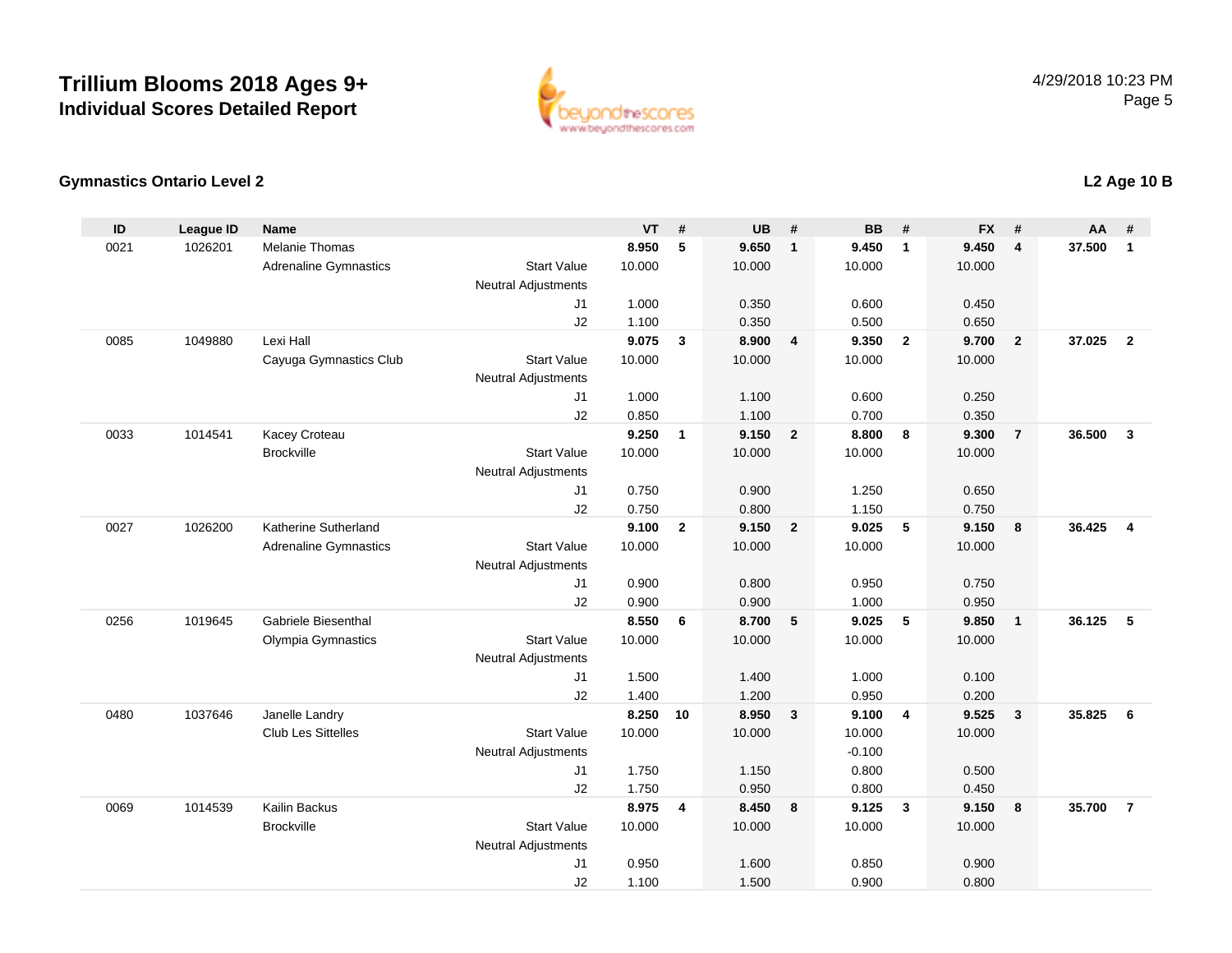

| 0478 | 1037641 | Klara Hrycaj              |                            | 8.500  | 7 | 8.575   | $\overline{7}$ | 8.925    | 6 <sup>6</sup> | 9.325   | 6   | 35.325 | - 8 |
|------|---------|---------------------------|----------------------------|--------|---|---------|----------------|----------|----------------|---------|-----|--------|-----|
|      |         | <b>Club Les Sittelles</b> | <b>Start Value</b>         | 10.000 |   | 10.000  |                | 10.000   |                | 10.000  |     |        |     |
|      |         |                           | <b>Neutral Adjustments</b> |        |   |         |                |          |                |         |     |        |     |
|      |         |                           | J1                         | 1.500  |   | 1.450   |                | 1.200    |                | 0.650   |     |        |     |
|      |         |                           | J2                         | 1.500  |   | 1.400   |                | 0.950    |                | 0.700   |     |        |     |
| 0383 | 1030753 | Leah Coleman              |                            | 8.425  | 8 | 8.600 6 |                | 8.850    | $\overline{7}$ | 9.350 5 |     | 35.225 | -9  |
|      |         | Trillium GC               | <b>Start Value</b>         | 10.000 |   | 10.000  |                | 10.000   |                | 10.000  |     |        |     |
|      |         |                           | <b>Neutral Adjustments</b> |        |   |         |                |          |                |         |     |        |     |
|      |         |                           | J <sub>1</sub>             | 1.600  |   | 1.400   |                | 1.000    |                | 0.650   |     |        |     |
|      |         |                           | J2                         | 1.550  |   | 1.400   |                | 1.300    |                | 0.650   |     |        |     |
| 0079 | 1049885 | Ella Byrne                |                            | 8.350  | 9 | 7.675 9 |                | 8.500    | - 9            | 8.575   | - 9 | 33.100 | 10  |
|      |         | Cayuga Gymnastics Club    | <b>Start Value</b>         | 10.000 |   | 10.000  |                | 10.000   |                | 10.000  |     |        |     |
|      |         |                           | <b>Neutral Adjustments</b> |        |   |         |                | $-0.100$ |                |         |     |        |     |
|      |         |                           | J <sub>1</sub>             | 1.700  |   | 2.250   |                | 1.350    |                | 1.350   |     |        |     |
|      |         |                           | J2                         | 1.600  |   | 2.400   |                | 1.450    |                | 1.500   |     |        |     |

### **Gymnastics Ontario Level 2**

**L2 Age 11**

| ID   | League ID | Name                         |                            | <b>VT</b> | # | <b>UB</b> | #              | <b>BB</b> | #              | <b>FX</b> | #              | <b>AA</b> | #            |
|------|-----------|------------------------------|----------------------------|-----------|---|-----------|----------------|-----------|----------------|-----------|----------------|-----------|--------------|
| 0270 | 1037084   | Katie Thomas                 |                            | 8.850     | 1 | 9.475     |                | 9.125     | 3              | 9.175     | $\overline{4}$ | 36.625    | -1           |
|      |           | Olympia Gymnastics           | <b>Start Value</b>         | 10.000    |   | 10.000    |                | 10.000    |                | 10.000    |                |           |              |
|      |           |                              | <b>Neutral Adjustments</b> |           |   |           |                |           |                |           |                |           |              |
|      |           |                              | J1                         | 1.300     |   | 0.400     |                | 0.850     |                | 0.750     |                |           |              |
|      |           |                              | J2                         | 1.000     |   | 0.650     |                | 0.900     |                | 0.900     |                |           |              |
| 0025 | 1026089   | Avneet Andhroia              |                            | 8.275     | 8 | 9.375     | $\overline{2}$ | 9.100     | $\overline{4}$ | 9.125     | 6              | 35.875    | $\mathbf{2}$ |
|      |           | <b>Adrenaline Gymnastics</b> | <b>Start Value</b>         | 10.000    |   | 10.000    |                | 10.000    |                | 10.000    |                |           |              |
|      |           |                              | <b>Neutral Adjustments</b> |           |   |           |                |           |                |           |                |           |              |
|      |           |                              | J1                         | 1.850     |   | 0.550     |                | 0.900     |                | 0.850     |                |           |              |
|      |           |                              | J2                         | 1.600     |   | 0.700     |                | 0.900     |                | 0.900     |                |           |              |
| 0034 | 1014543   | Isabella McDonald            |                            | 8.650     | 3 | 8.850     | 6              | 9.100     | $\overline{4}$ | 9.250     | 3              | 35.850    | 3            |
|      |           | <b>Brockville</b>            | <b>Start Value</b>         | 10.000    |   | 10.000    |                | 10.000    |                | 10.000    |                |           |              |
|      |           |                              | <b>Neutral Adjustments</b> |           |   |           |                |           |                |           |                |           |              |
|      |           |                              | J1                         | 1.300     |   | 1.200     |                | 0.950     |                | 0.800     |                |           |              |
|      |           |                              | J2                         | 1.400     |   | 1.100     |                | 0.850     |                | 0.700     |                |           |              |
| 0307 | 1046353   | <b>Brenna Bell</b>           |                            | 8.550     | 6 | 9.250     | 3              | 8.975     | 5              | 9.075     | -7             | 35.850    | 3            |
|      |           | Smiths Falls Gym Stars       | <b>Start Value</b>         | 10.000    |   | 10.000    |                | 10.000    |                | 10.000    |                |           |              |
|      |           |                              | Neutral Adjustments        |           |   |           |                | $-0.100$  |                |           |                |           |              |
|      |           |                              | J1                         | 1.500     |   | 0.700     |                | 1.050     |                | 1.050     |                |           |              |
|      |           |                              | J2                         | 1.400     |   | 0.800     |                | 0.800     |                | 0.800     |                |           |              |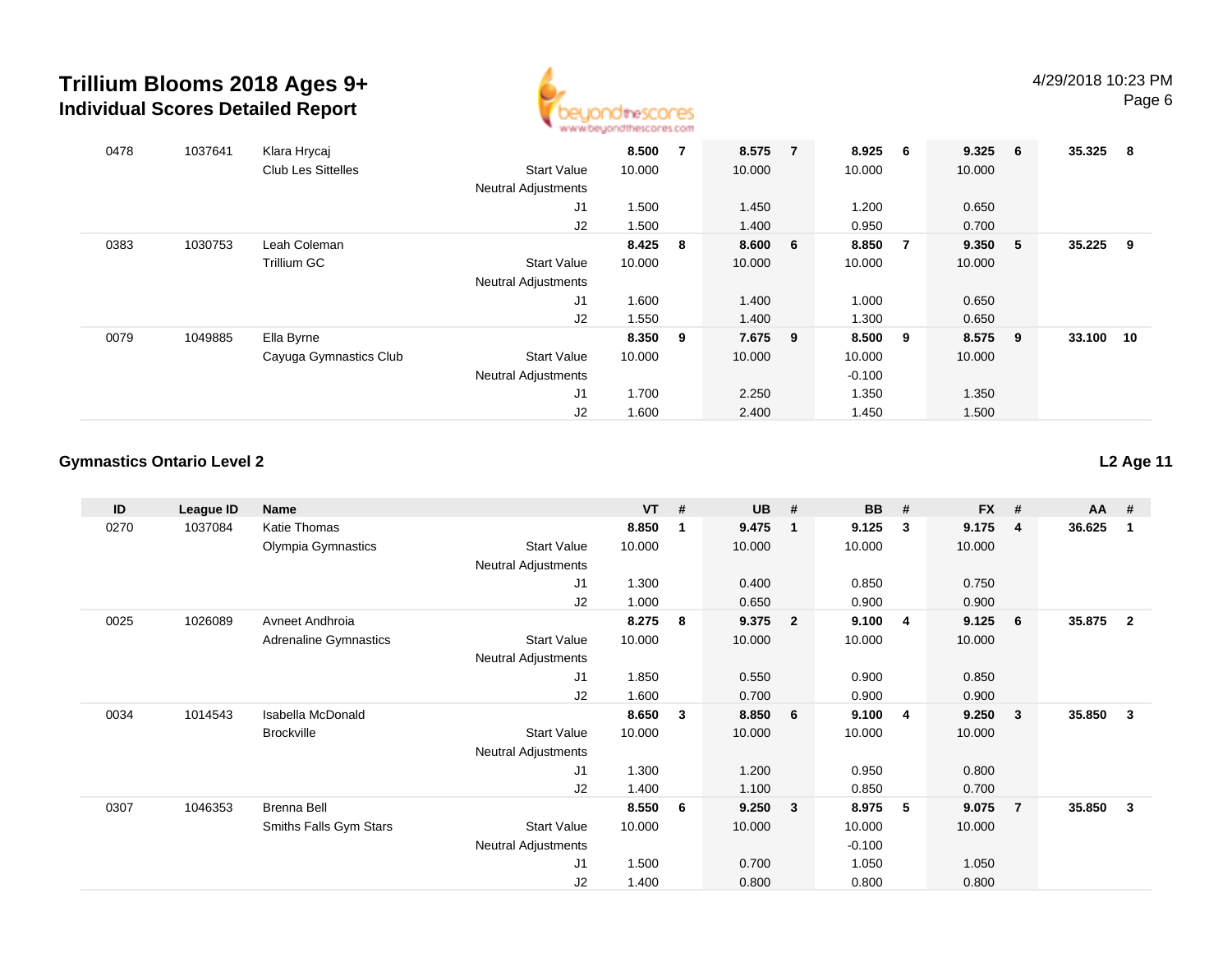

|      |         |                          | <b>THE THE THE NAME OF GROOM</b> |        |                         |          |                |          |                         |        |                 |           |                         |
|------|---------|--------------------------|----------------------------------|--------|-------------------------|----------|----------------|----------|-------------------------|--------|-----------------|-----------|-------------------------|
| 0266 | 1037003 | Lauriane Duval           |                                  | 8.575  | - 5                     | 8.950    | 4              | 8.725    | $\overline{7}$          | 9.500  | $\overline{1}$  | 35.750    | $\overline{\mathbf{4}}$ |
|      |         | Olympia Gymnastics       | <b>Start Value</b>               | 10.000 |                         | 10.000   |                | 10.000   |                         | 10.000 |                 |           |                         |
|      |         |                          | <b>Neutral Adjustments</b>       |        |                         |          |                | $-0.100$ |                         |        |                 |           |                         |
|      |         |                          | J1                               | 1.450  |                         | 1.000    |                | 1.100    |                         | 0.500  |                 |           |                         |
|      |         |                          | J2                               | 1.400  |                         | 1.100    |                | 1.250    |                         | 0.500  |                 |           |                         |
| 0268 | 1037008 | Maya Buckovcan           |                                  | 8.475  | $\overline{7}$          | 8.525    | $\overline{7}$ | 9.150    | $\overline{2}$          | 9.475  | $\overline{2}$  | 35.625    | 5                       |
|      |         | Olympia Gymnastics       | <b>Start Value</b>               | 10.000 |                         | 10.000   |                | 10.000   |                         | 10.000 |                 |           |                         |
|      |         |                          | <b>Neutral Adjustments</b>       |        |                         |          |                |          |                         |        |                 |           |                         |
|      |         |                          | J1                               | 1.500  |                         | 1.450    |                | 0.700    |                         | 0.450  |                 |           |                         |
|      |         |                          | J2                               | 1.550  |                         | 1.500    |                | 1.000    |                         | 0.600  |                 |           |                         |
| 0211 | 1029630 | Rebecca Dopking          |                                  | 8.700  | $\mathbf{2}$            | 8.900    | 5              | 8.900    | 6                       | 9.050  | 8               | 35.550 6  |                         |
|      |         | Loyalist Gymnastics Club | <b>Start Value</b>               | 10.000 |                         | 10.000   |                | 10.000   |                         | 10.000 |                 |           |                         |
|      |         |                          | Neutral Adjustments              |        |                         |          |                | $-0.100$ |                         |        |                 |           |                         |
|      |         |                          | J1                               | 1.350  |                         | 1.100    |                | 1.050    |                         | 0.950  |                 |           |                         |
|      |         |                          | J2                               | 1.250  |                         | 1.100    |                | 0.950    |                         | 0.950  |                 |           |                         |
| 0082 | 1049881 | <b>Bella Smith</b>       |                                  | 8.600  | $\overline{\mathbf{4}}$ | 8.375    | 8              | 9.125    | $\mathbf{3}$            | 9.000  | 9               | 35.100    | $\overline{7}$          |
|      |         | Cayuga Gymnastics Club   | <b>Start Value</b>               | 10.000 |                         | 10.000   |                | 10.000   |                         | 10.000 |                 |           |                         |
|      |         |                          | Neutral Adjustments              |        |                         |          |                |          |                         |        |                 |           |                         |
|      |         |                          | J1                               | 1.500  |                         | 1.650    |                | 0.750    |                         | 0.900  |                 |           |                         |
|      |         |                          | J2                               | 1.300  |                         | 1.600    |                | 1.000    |                         | 1.100  |                 |           |                         |
| 0390 | 1030790 | Sofia Tippin             |                                  | 8.575  | 5                       | 8.250 10 |                | 8.900    | $6\phantom{.0}6$        | 8.850  | 10              | 34.575 8  |                         |
|      |         | <b>Trillium GC</b>       | <b>Start Value</b>               | 10.000 |                         | 10.000   |                | 10.000   |                         | 10.000 |                 |           |                         |
|      |         |                          | <b>Neutral Adjustments</b>       |        |                         |          |                | $-0.100$ |                         |        |                 |           |                         |
|      |         |                          | J1                               | 1.350  |                         | 1.900    |                | 0.900    |                         | 1.100  |                 |           |                         |
|      |         |                          | J2                               | 1.500  |                         | 1.600    |                | 1.100    |                         | 1.200  |                 |           |                         |
| 0386 | 1030769 | <b>Isabella Laverty</b>  |                                  | 8.575  | 5                       | 7.500 11 |                | 9.275    | $\overline{\mathbf{1}}$ | 9.175  | $\overline{a}$  | 34.525    | 9                       |
|      |         | <b>Trillium GC</b>       | <b>Start Value</b>               | 10.000 |                         | 10.000   |                | 10.000   |                         | 10.000 |                 |           |                         |
|      |         |                          | Neutral Adjustments              |        |                         |          |                |          |                         |        |                 |           |                         |
|      |         |                          | J1                               | 1.350  |                         | 2.500    |                | 0.700    |                         | 0.800  |                 |           |                         |
|      |         |                          | J2                               | 1.500  |                         | 2.500    |                | 0.750    |                         | 0.850  |                 |           |                         |
| 0090 | 1049886 | Avery Lane               |                                  | 7.900  | 10                      | 8.300    | 9              | 8.650    | 8                       | 9.150  | $5\phantom{.0}$ | 34.000    | 10                      |
|      |         | Cayuga Gymnastics Club   | <b>Start Value</b>               | 10.000 |                         | 10.000   |                | 10.000   |                         | 10.000 |                 |           |                         |
|      |         |                          | <b>Neutral Adjustments</b>       |        |                         |          |                | $-0.100$ |                         |        |                 |           |                         |
|      |         |                          | J1                               | 2.350  |                         | 1.750    |                | 1.200    |                         | 0.800  |                 |           |                         |
|      |         |                          | J2                               | 1.850  |                         | 1.650    |                | 1.300    |                         | 0.900  |                 |           |                         |
| 0423 | 1047587 | Lexi Jones               |                                  | 7.975  | 9                       | 7.025 12 |                | 8.650    | 8                       | 8.850  | 10              | 32.500 11 |                         |
|      |         | Smiths Falls Gym Stars   | <b>Start Value</b>               | 10.000 |                         | 10.000   |                | 10.000   |                         | 10.000 |                 |           |                         |
|      |         |                          | Neutral Adjustments              |        |                         |          |                | $-0.100$ |                         |        |                 |           |                         |
|      |         |                          | J1                               | 2.000  |                         | 2.950    |                | 1.150    |                         | 1.100  |                 |           |                         |
|      |         |                          | J2                               | 2.050  |                         | 3.000    |                | 1.350    |                         | 1.200  |                 |           |                         |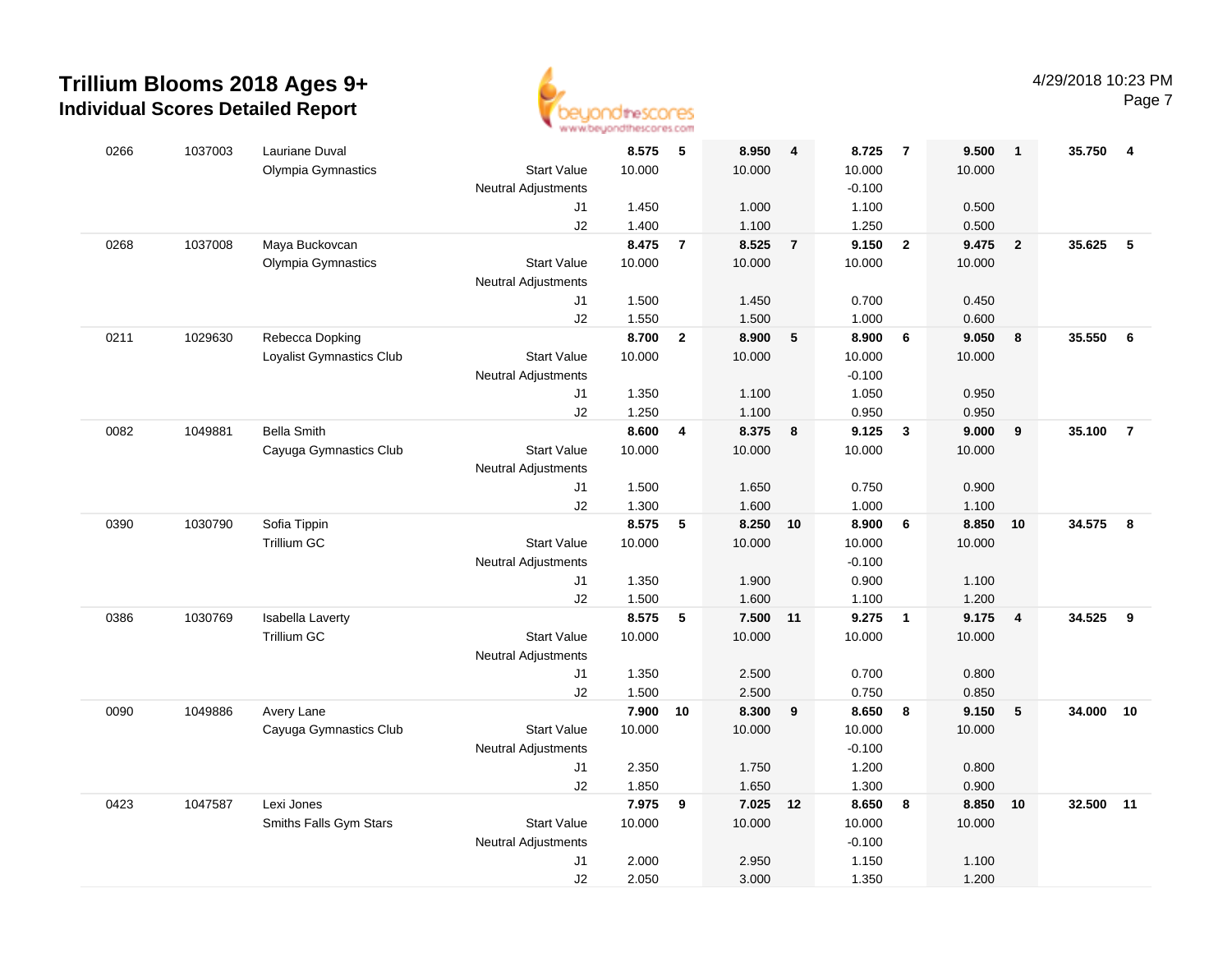

### **Gymnastics Ontario Level 2**

| ID   | <b>League ID</b> | <b>Name</b>                 |                            | <b>VT</b>      | #                       | <b>UB</b>      | #                       | <b>BB</b>      | #                       | <b>FX</b>      | #                       | <b>AA</b> | #                       |
|------|------------------|-----------------------------|----------------------------|----------------|-------------------------|----------------|-------------------------|----------------|-------------------------|----------------|-------------------------|-----------|-------------------------|
| 0267 | 1037005          | Rina Lad                    |                            | 8.825          | 5                       | 9.375          | $\overline{4}$          | 9.400          | $\overline{1}$          | 9.700          | $\mathbf{1}$            | 37,300    | $\mathbf{1}$            |
|      |                  | Olympia Gymnastics          | <b>Start Value</b>         | 10.000         |                         | 10.000         |                         | 10.000         |                         | 10.000         |                         |           |                         |
|      |                  |                             | <b>Neutral Adjustments</b> |                |                         |                |                         | $-0.100$       |                         |                |                         |           |                         |
|      |                  |                             | J <sub>1</sub>             | 1.300          |                         | 0.600          |                         | 0.600          |                         | 0.300          |                         |           |                         |
|      |                  |                             | J2                         | 1.050          |                         | 0.650          |                         | 0.400          |                         | 0.300          |                         |           |                         |
| 0269 | 1037082          | Callie Greene               |                            | 9.175          | $\mathbf{2}$            | 9.525          | $\overline{\mathbf{2}}$ | 9.100          | $\overline{\mathbf{3}}$ | 9.500          | $\mathbf{3}$            | 37.300    | $\overline{1}$          |
|      |                  | Olympia Gymnastics          | <b>Start Value</b>         | 10.000         |                         | 10.000         |                         | 10.000         |                         | 10.000         |                         |           |                         |
|      |                  |                             | <b>Neutral Adjustments</b> |                |                         |                |                         |                |                         |                |                         |           |                         |
|      |                  |                             | J1                         | 0.900          |                         | 0.500          |                         | 0.900          |                         | 0.500          |                         |           |                         |
| 0206 | 1003617          | Laura Johnson               | J2                         | 0.750<br>9.375 | $\mathbf{1}$            | 0.450<br>9.300 | 5                       | 0.900<br>9.150 | $\overline{2}$          | 0.500<br>9.300 | ${\bf 5}$               | 37.125    | $\overline{2}$          |
|      |                  | Loyalist Gymnastics Club    | <b>Start Value</b>         | 10.000         |                         | 10.000         |                         | 10.000         |                         | 10.000         |                         |           |                         |
|      |                  |                             | <b>Neutral Adjustments</b> |                |                         |                |                         |                |                         |                |                         |           |                         |
|      |                  |                             | J1                         | 0.700          |                         | 0.800          |                         | 0.750          |                         | 0.700          |                         |           |                         |
|      |                  |                             | J2                         | 0.550          |                         | 0.600          |                         | 0.950          |                         | 0.700          |                         |           |                         |
| 0321 | 1047583          | Elizabeth Ross              |                            | 8.525          | $\overline{\mathbf{r}}$ | 9.400          | $\overline{\mathbf{3}}$ | 9.075          | $\overline{4}$          | 9.650          | $\overline{2}$          | 36.650    | $\overline{\mathbf{3}}$ |
|      |                  | Smiths Falls Gym Stars      | <b>Start Value</b>         | 10.000         |                         | 10.000         |                         | 10.000         |                         | 10.000         |                         |           |                         |
|      |                  |                             | <b>Neutral Adjustments</b> |                |                         |                |                         | $-0.100$       |                         |                |                         |           |                         |
|      |                  |                             | J <sub>1</sub>             | 1.500          |                         | 0.550          |                         | 0.800          |                         | 0.300          |                         |           |                         |
|      |                  |                             | J2                         | 1.450          |                         | 0.650          |                         | 0.850          |                         | 0.400          |                         |           |                         |
| 0203 | 1029629          | Jessica Whalen              |                            | 8.600          | 6                       | 9.575          | $\overline{1}$          | 8.975          | 6                       | 9.000          | $\overline{7}$          | 36.150    | $\overline{4}$          |
|      |                  | Loyalist Gymnastics Club    | <b>Start Value</b>         | 10.000         |                         | 10.000         |                         | 10.000         |                         | 10.000         |                         |           |                         |
|      |                  |                             | <b>Neutral Adjustments</b> |                |                         |                |                         |                |                         |                |                         |           |                         |
|      |                  |                             | J1                         | 1.500          |                         | 0.450          |                         | 1.100          |                         | 0.900          |                         |           |                         |
|      |                  |                             | J2                         | 1.300          |                         | 0.400          |                         | 0.950          |                         | 1.100          |                         |           |                         |
| 0271 | 1037088          | Ava Campbell                |                            | 9.000          | $\mathbf{3}$            | 8.625          | 6                       | 9.025          | 5                       | 9.350          | $\overline{\mathbf{4}}$ | 36.000    | 5                       |
|      |                  | Olympia Gymnastics          | <b>Start Value</b>         | 10.000         |                         | 10.000         |                         | 10.000         |                         | 10.000         |                         |           |                         |
|      |                  |                             | <b>Neutral Adjustments</b> |                |                         |                |                         |                |                         |                |                         |           |                         |
|      |                  |                             | J1                         | 1.050          |                         | 1.350          |                         | 0.950          |                         | 0.550          |                         |           |                         |
|      |                  |                             | J2                         | 0.950          |                         | 1.400          |                         | 1.000          |                         | 0.750          |                         |           |                         |
| 0136 | 1045448          | Sophia Finlayson            |                            | 8.850          | 4                       | 8.200          | $\overline{7}$          | 8.600          | $\overline{7}$          | 9.075          | 6                       | 34.725    | 6                       |
|      |                  | <b>Champions Gymnastics</b> | <b>Start Value</b>         | 10.000         |                         | 10.000         |                         | 10.000         |                         | 10.000         |                         |           |                         |
|      |                  |                             | <b>Neutral Adjustments</b> |                |                         |                |                         |                |                         |                |                         |           |                         |
|      |                  |                             | J <sub>1</sub>             | 1.100          |                         | 1.800          |                         | 1.200          |                         | 0.950          |                         |           |                         |
|      |                  |                             | J2                         | 1.200          |                         | 1.800          |                         | 1.600          |                         | 0.900          |                         |           |                         |

### **L2 Age 12/13 A**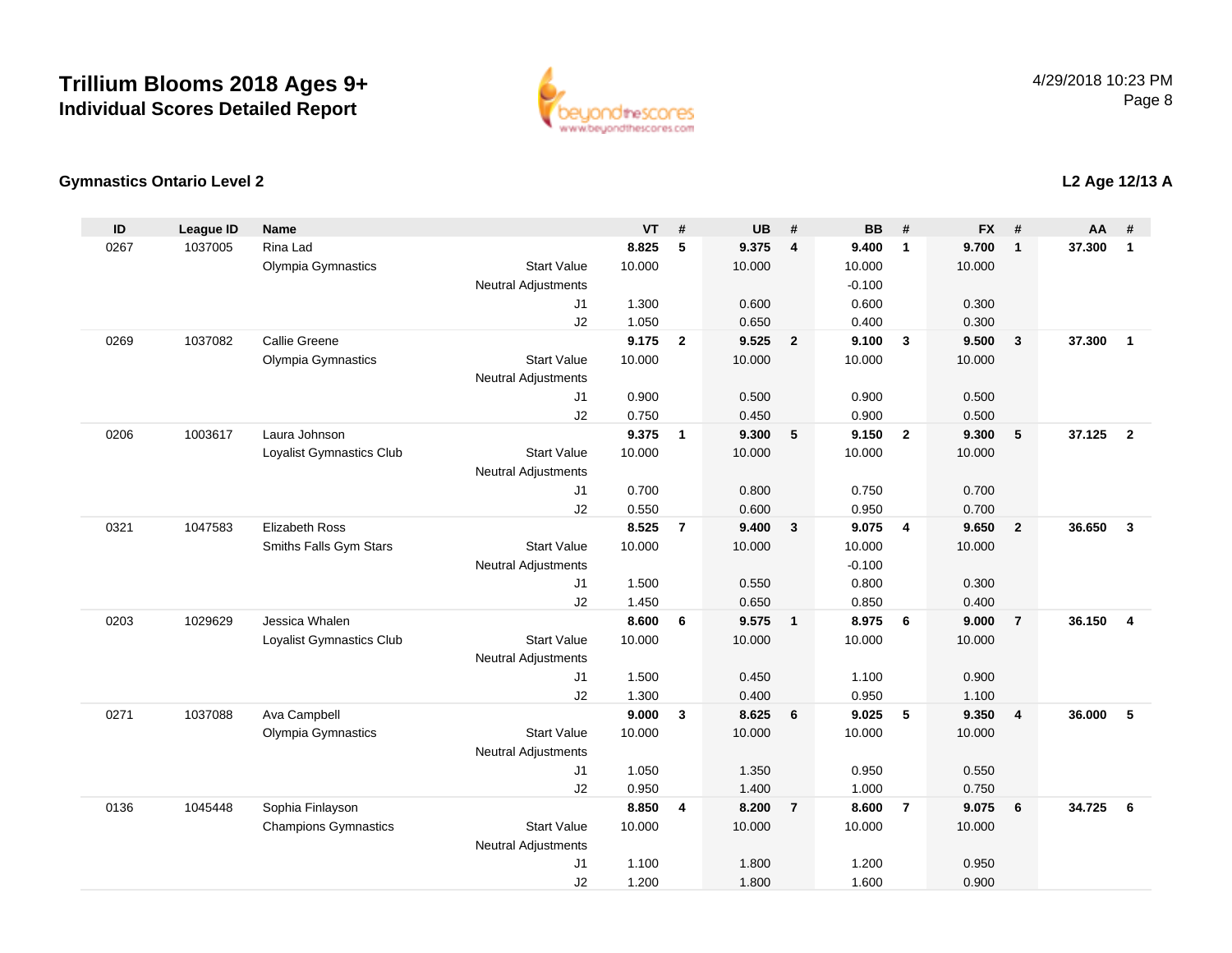

### **Gymnastics Ontario Level 2**

| ID   | <b>League ID</b> | <b>Name</b>                  |                                  | <b>VT</b>      | #              | <b>UB</b>      | #               | <b>BB</b>      | #                       | <b>FX</b>      | #                       | AA     | #              |
|------|------------------|------------------------------|----------------------------------|----------------|----------------|----------------|-----------------|----------------|-------------------------|----------------|-------------------------|--------|----------------|
| 0382 | 1030780          | Samantha Pringle             |                                  | 9.125          | $\mathbf{1}$   | 9.275          | $\overline{1}$  | 8.925          | $\mathbf{3}$            | 9.300          | $\mathbf{1}$            | 36.625 | $\mathbf{1}$   |
|      |                  | <b>Trillium GC</b>           | <b>Start Value</b>               | 10.000         |                | 10.000         |                 | 10.000         |                         | 10.000         |                         |        |                |
|      |                  |                              | <b>Neutral Adjustments</b>       |                |                |                |                 |                |                         |                |                         |        |                |
|      |                  |                              | J1                               | 1.000          |                | 0.700          |                 | 1.150          |                         | 0.600          |                         |        |                |
|      |                  |                              | J2                               | 0.750          |                | 0.750          |                 | 1.000          |                         | 0.800          |                         |        |                |
| 0316 | 1046360          | Carly Fleming                |                                  | 8.625          | $\overline{4}$ | 9.100          | $\overline{2}$  | 8.925          | $\overline{\mathbf{3}}$ | 8.925          | 5                       | 35.575 | $\overline{2}$ |
|      |                  | Smiths Falls Gym Stars       | <b>Start Value</b>               | 10.000         |                | 10.000         |                 | 10.000         |                         | 10.000         |                         |        |                |
|      |                  |                              | <b>Neutral Adjustments</b>       |                |                |                |                 |                |                         |                |                         |        |                |
|      |                  |                              | J1                               | 1.500          |                | 0.850          |                 | 1.100          |                         | 1.050          |                         |        |                |
|      |                  |                              | J2                               | 1.250          |                | 0.950          |                 | 1.050          |                         | 1.100          |                         |        |                |
| 0030 | 1026155          | Sophie Iannacito             |                                  | 8.550          | 5              | 8.475          | $\overline{7}$  | 9.000          | $\overline{1}$          | 9.200          | $\overline{2}$          | 35.225 | $\mathbf{3}$   |
|      |                  | <b>Adrenaline Gymnastics</b> | <b>Start Value</b>               | 10.000         |                | 10.000         |                 | 10.000         |                         | 10.000         |                         |        |                |
|      |                  |                              | <b>Neutral Adjustments</b>       |                |                |                |                 | $-0.100$       |                         |                |                         |        |                |
|      |                  |                              | J1                               | 1.550          |                | 1.600          |                 | 0.950          |                         | 0.750          |                         |        |                |
|      |                  |                              | J2                               | 1.350          |                | 1.450          |                 | 0.850          |                         | 0.850          |                         |        |                |
| 0091 | 1049882          | Avary VerHoeven              |                                  | 8.475          | $\overline{7}$ | 8.675          | $\overline{4}$  | 8.950          | $\overline{2}$          | 9.075          | $\overline{\mathbf{3}}$ | 35.175 | $\overline{4}$ |
|      |                  | Cayuga Gymnastics Club       | <b>Start Value</b>               | 10.000         |                | 10.000         |                 | 10.000         |                         | 10.000         |                         |        |                |
|      |                  |                              | <b>Neutral Adjustments</b>       |                |                |                |                 | $-0.100$       |                         |                |                         |        |                |
|      |                  |                              | J1                               | 1.400          |                | 1.250          |                 | 0.900          |                         | 0.850          |                         |        |                |
| 0337 | 1046379          | Abby Wallace                 | J2                               | 1.650<br>8.825 | $\overline{2}$ | 1.400<br>8.575 | 6               | 1.000<br>8.600 | 6                       | 1.000<br>9.075 | $\overline{\mathbf{3}}$ | 35.075 | 5              |
|      |                  | Smiths Falls Gym Stars       | <b>Start Value</b>               | 10.000         |                | 10.000         |                 | 10.000         |                         | 10.000         |                         |        |                |
|      |                  |                              |                                  |                |                |                |                 | $-0.100$       |                         |                |                         |        |                |
|      |                  |                              | <b>Neutral Adjustments</b><br>J1 | 1.050          |                | 1.400          |                 | 1.250          |                         | 0.900          |                         |        |                |
|      |                  |                              | J2                               | 1.300          |                | 1.450          |                 | 1.350          |                         | 0.950          |                         |        |                |
| 0092 | 1049878          | Abigayle Schuleter           |                                  | 8.500          | 6              | 8.750          | $\mathbf{3}$    | 8.750          | $\overline{4}$          | 8.950          | $\overline{\mathbf{4}}$ | 34.950 | 6              |
|      |                  | Cayuga Gymnastics Club       | <b>Start Value</b>               | 10.000         |                | 10.000         |                 | 10.000         |                         | 10.000         |                         |        |                |
|      |                  |                              | Neutral Adjustments              |                |                |                |                 | $-0.100$       |                         |                |                         |        |                |
|      |                  |                              | J1                               | 1.600          |                | 1.350          |                 | 1.300          |                         | 1.100          |                         |        |                |
|      |                  |                              | J2                               | 1.400          |                | 1.150          |                 | 1.000          |                         | 1.000          |                         |        |                |
| 0379 | 1030746          | <b>Taylor Binch</b>          |                                  | 8.650          | $\mathbf{3}$   | 8.650          | $5\phantom{.0}$ | 8.700          | $5\phantom{.0}$         | 8.750          | 6                       | 34.750 | $\overline{7}$ |
|      |                  | <b>Trillium GC</b>           | <b>Start Value</b>               | 10.000         |                | 10.000         |                 | 10.000         |                         | 10.000         |                         |        |                |
|      |                  |                              | Neutral Adjustments              |                |                |                |                 |                |                         |                |                         |        |                |
|      |                  |                              | J1                               | 1.400          |                | 1.350          |                 | 1.250          |                         | 1.250          |                         |        |                |
|      |                  |                              | J2                               | 1.300          |                | 1.350          |                 | 1.350          |                         | 1.250          |                         |        |                |

## **L2 Age 12/13 B**